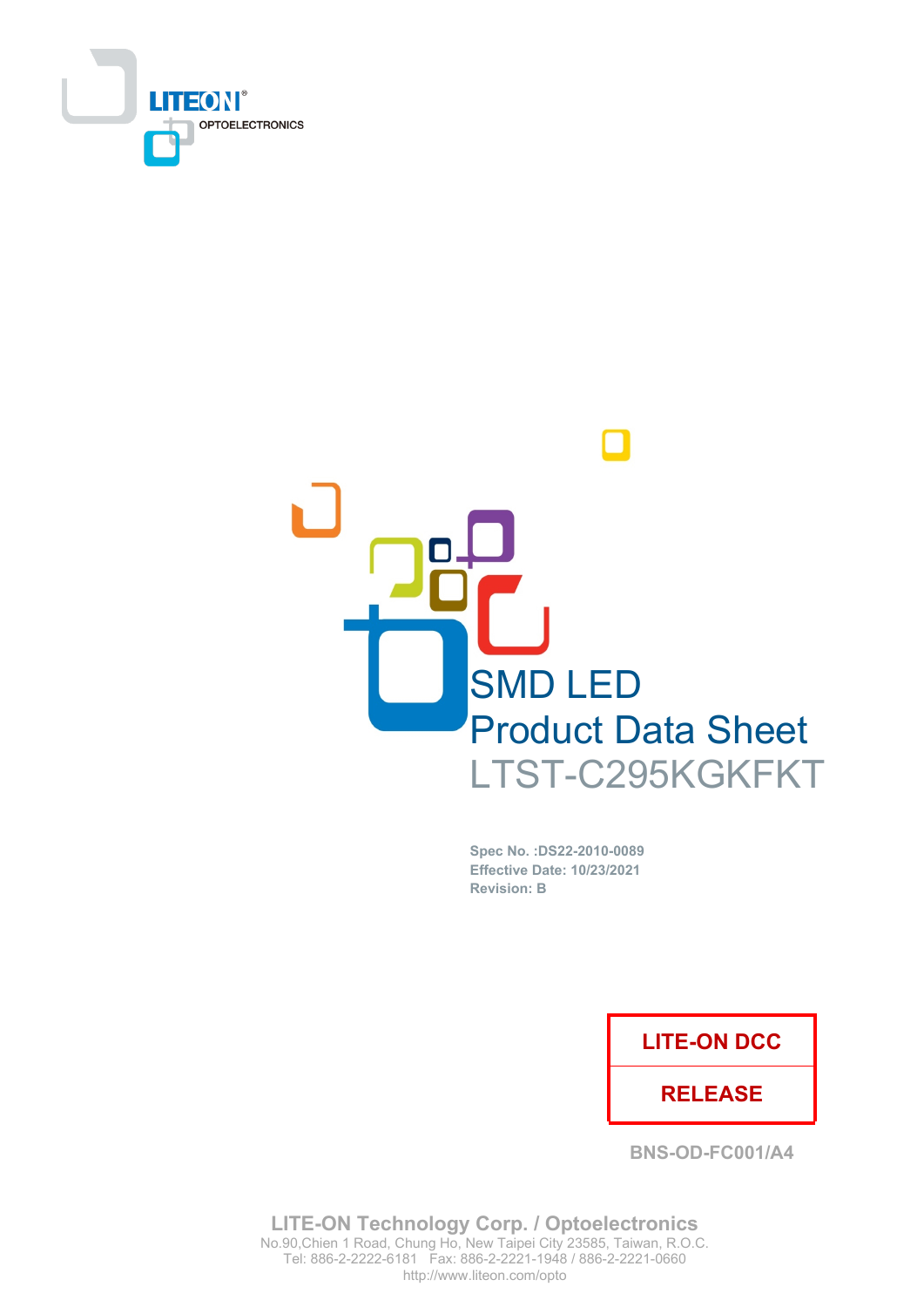Property of Lite-On Only

#### **Features**

LITEON®

- \* Meet ROHS, Green Product.
- \* Extra Thin (0.55H mm) Dual Color Chip LED
- \* Ultra Bright AlInGaP Chip LED.
- \* Package in 8mm tape on 7" diameter reels.
- \* EIA STD package.
- \* I.C. Compatible.
- \* Compatible with Automatic Placement Equipment.
- \* Compatible with Infrared Reflow Solder Process.

#### **Package Dimensions**



#### **Devices**

| Part No.        | Lens        | Source Color   | Pin Assignment |
|-----------------|-------------|----------------|----------------|
| LTST-C295KGKFKT |             | AlInGaP Green  | 1,3            |
|                 | Water Clear | AllnGaP Orange | 2,4            |

Notes:

- 1. All dimensions are in millimeters (inches).
- 2. Tolerance is  $\pm$  0.10 mm (.004") unless otherwise noted.

| Part No.: LTST-C295KGKFKT |
|---------------------------|
|                           |

 $\mathbf{1}$  $\sigma$ f 12 Page: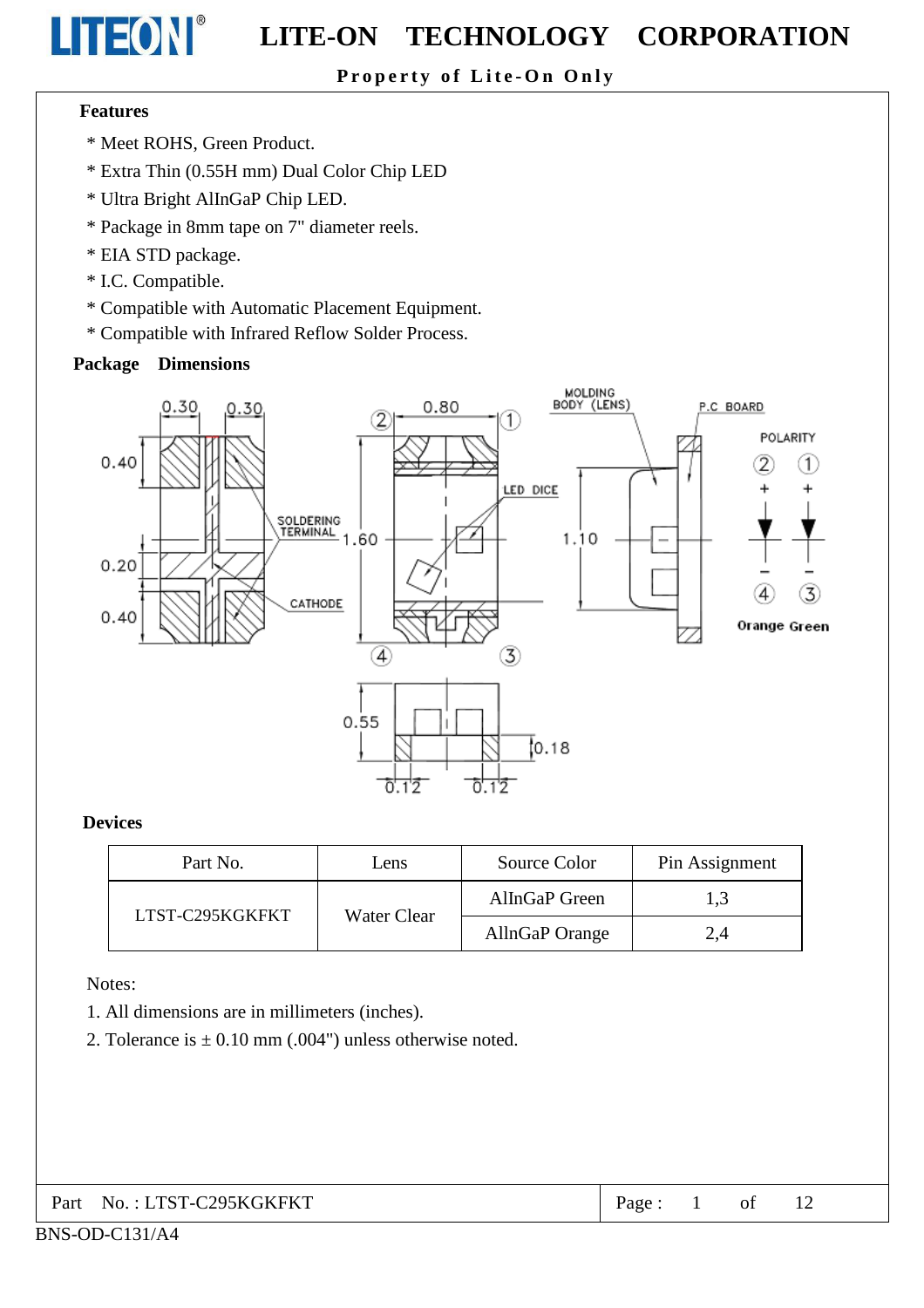

# **LITEON**<sup>®</sup> LITE-ON TECHNOLOGY CORPORATION

## Property of Lite-On Only

### Absolute Maximum Ratings At Ta=25°C

|                                                                          | LTST-C295KGKFKT                               | Unit |    |  |
|--------------------------------------------------------------------------|-----------------------------------------------|------|----|--|
| Parameter                                                                | Green<br>Orange                               |      |    |  |
| <b>Power Dissipation</b>                                                 | 75                                            | 75   | mW |  |
| <b>Peak Forward Current</b><br>$(1/10$ Duty Cycle, $0.1$ ms Pulse Width) | 80                                            | 80   | mA |  |
| <b>DC</b> Forward Current                                                | 30                                            | 30   | mA |  |
| <b>Reverse Voltage</b>                                                   | 5                                             | 5    | V  |  |
| <b>Operating Temperature Range</b>                                       | -30 $\rm{^{\circ}C}$ to + 85 $\rm{^{\circ}C}$ |      |    |  |
| <b>Storage Temperature Range</b>                                         | -40 $\rm ^{o}C$ to + 85 $\rm ^{o}C$           |      |    |  |
| <b>Infrared Soldering Condition</b>                                      | 260 °C For 10 Seconds                         |      |    |  |

| Part No.: LTST-C295KGKFKT | Page: |  |  |  |  |
|---------------------------|-------|--|--|--|--|
|---------------------------|-------|--|--|--|--|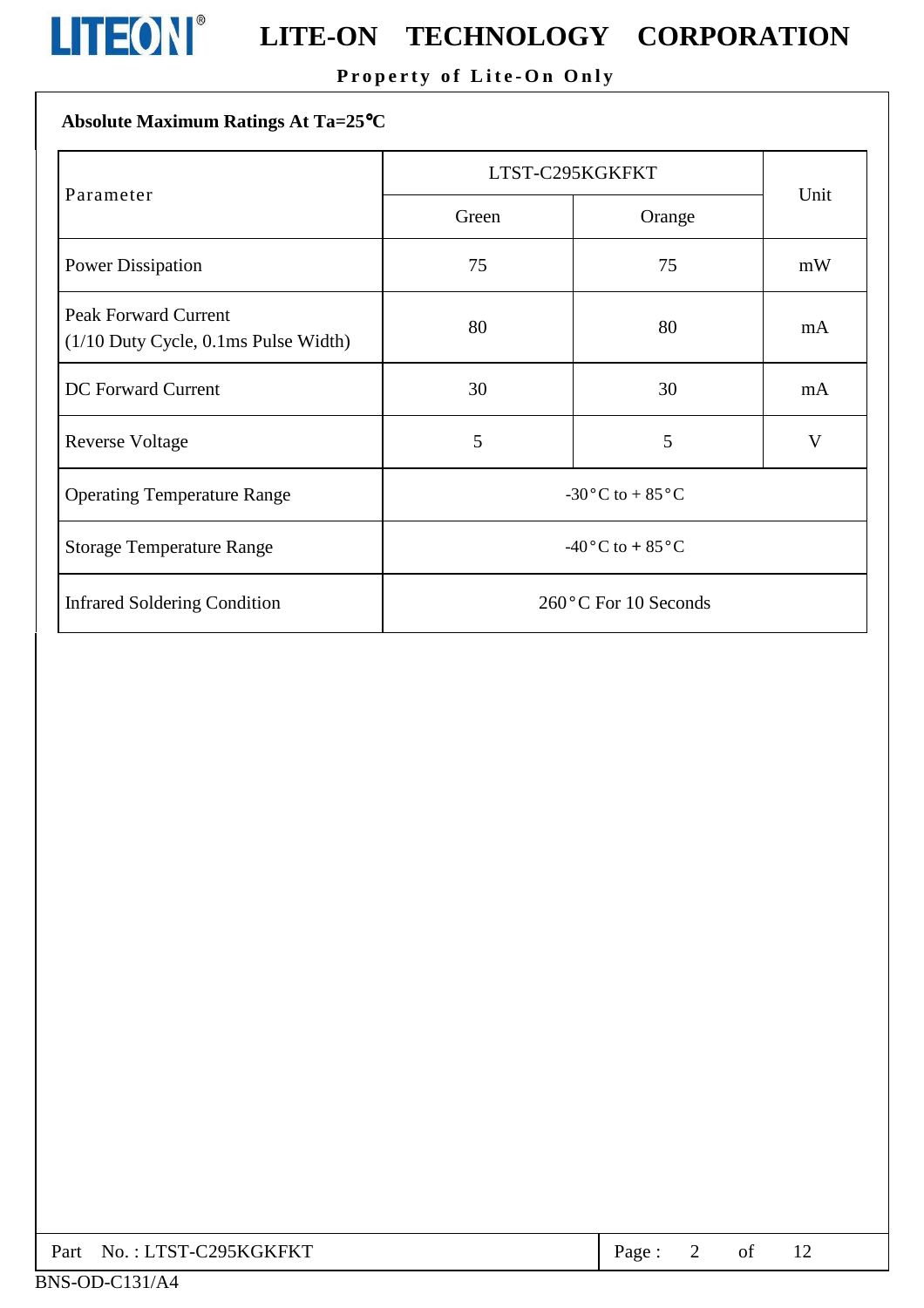

Property of Lite-On Only

#### **Suggestion Profile:**

Suggestion IR Reflow Profile For Pb Free Process



| C295KGKFKT<br>$\top$ TYT<br>Part<br>$\cdot$ .<br>No.<br>. C | 'age |  | ΟĪ | $\perp$ |  |
|-------------------------------------------------------------|------|--|----|---------|--|
|-------------------------------------------------------------|------|--|----|---------|--|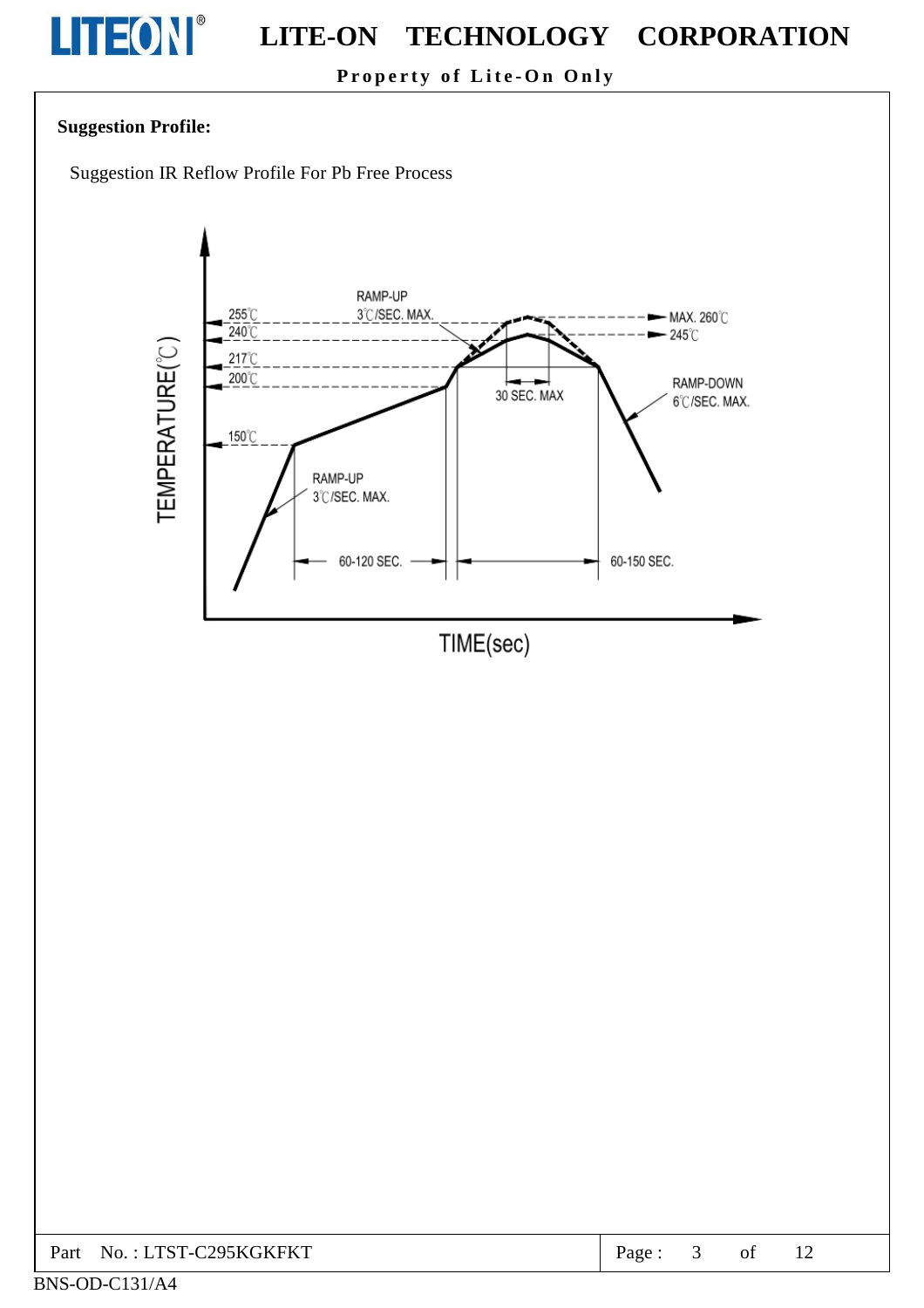

Property of Lite-On Only

#### Electrical / Optical Characteristics At Ta=25°C

| Parameter                | Symbol           |      | LTST-C295KGKFKT |        | Unit         | <b>Test Condition</b>           |  |
|--------------------------|------------------|------|-----------------|--------|--------------|---------------------------------|--|
|                          |                  |      | Green           | Orange |              |                                 |  |
|                          |                  | MIN. | 18.0            | 28.0   |              |                                 |  |
| Luminous Intensity       | IV               | TYP. | 35.0            | 90.0   | mcd          | $IF = 20mA$<br>Note 1           |  |
|                          |                  | MAX. |                 |        |              |                                 |  |
| Viewing Angle            | 201/2            | TYP. | 130             | 130    | deg          | Note $2$ (Fig.6)                |  |
| Peak Emission Wavelength | $\lambda$ P      | TYP. | 574             | 611    | nm           | Measurement<br>$@$ Peak (Fig.1) |  |
| Dominant Wavelength      | $\lambda$ d      | TYP. | 571             | 605    | nm           | $IF = 20mA$<br>Note 3           |  |
| Spectral Line Half-Width | $\Delta \lambda$ | TYP. | 15              | 17     | nm           |                                 |  |
|                          |                  | TYP. | 2.0             | 2.0    | $\mathbf{V}$ |                                 |  |
| <b>Forward Voltage</b>   | <b>VF</b>        | MAX. | 2.4             | 2.4    |              | IF $=20mA$                      |  |
| <b>Reverse Current</b>   | IR               | MAX. | 10              | 10     | $\mu A$      | $VR = 5V$                       |  |

Notes: 1. Luminous intensity is measured with a light sensor and filter combination that approximates the CIE eye-response curve.

- 2.  $\theta$  1/2 is the off-axis angle at which the luminous intensity is half the axial luminous intensity.
- 3. The dominant wavelength,  $\lambda$  d is derived from the CIE chromaticity diagram and represents the single wavelength which defines the color of the device.

#### 4. Caution in ESD:

Static Electricity and surge damages the LED. It is recommend to use a wrist band or anti-electrostatic glove when handling the LED. All devices, equipment and machinery must be properly grounded.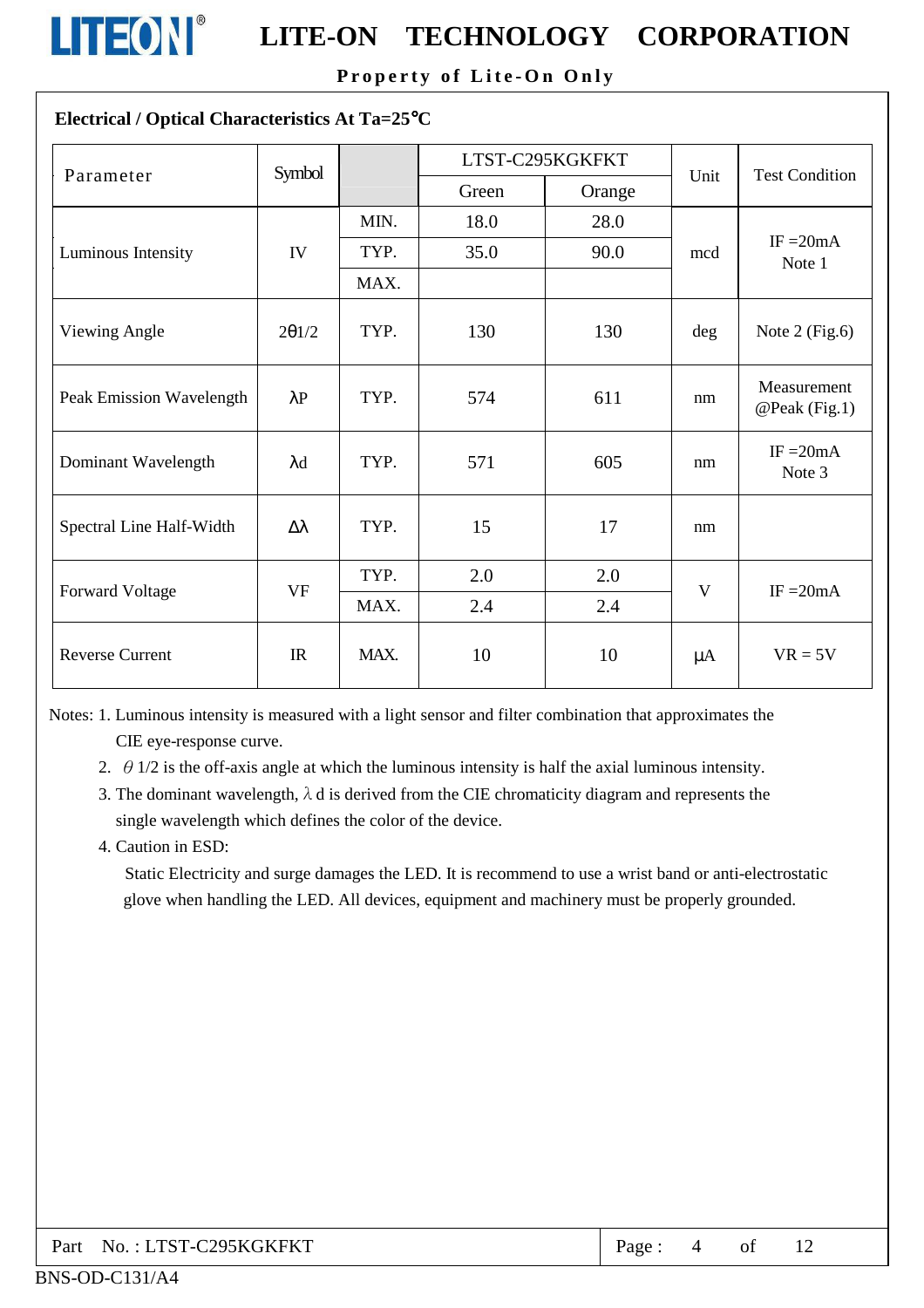

# **LITEON**<sup>®</sup> LITE-ON TECHNOLOGY CORPORATION

## Property of Lite-On Only

## **Bin Code List**

| Luminous Intensity | Color: Green, Unit: med @20mA |       |  |  |  |
|--------------------|-------------------------------|-------|--|--|--|
| <b>Bin Code</b>    | Min.                          | Max.  |  |  |  |
| M                  | 18.0                          | 28.0  |  |  |  |
| N                  | 28.0                          | 45.0  |  |  |  |
| P                  | 45.0                          | 71.0  |  |  |  |
|                    | 71.0                          | 112.0 |  |  |  |

Tolerance on each Intensity bin is  $+/-15\%$ 

| Luminous Intensity | Color: Orange, Unit: mcd $@20mA$ |       |  |  |
|--------------------|----------------------------------|-------|--|--|
| <b>Bin Code</b>    | Min.                             | Max.  |  |  |
| N                  | 28.0                             | 45.0  |  |  |
| р                  | 45.0                             | 71.0  |  |  |
|                    | 71.0                             | 112.0 |  |  |
|                    | 112.0                            | 180.0 |  |  |

Tolerance on each Intensity bin is  $+/-15\%$ 

|                             | Dominant Wavelength Color: Green, Unit: nm @20mA |       |
|-----------------------------|--------------------------------------------------|-------|
| <b>Bin Code</b>             | Min.                                             | Max.  |
| $\mathcal{C}_{\mathcal{C}}$ | 567.5                                            | 570.5 |
|                             | 570.5                                            | 573.5 |
| E                           | 573.5                                            | 576.5 |

Tolerance for each Dominate Wavelength bin is +/- 1nm

| Part No.: LTST-C295KGKFKT | Page: |  | of |  |  |
|---------------------------|-------|--|----|--|--|
|---------------------------|-------|--|----|--|--|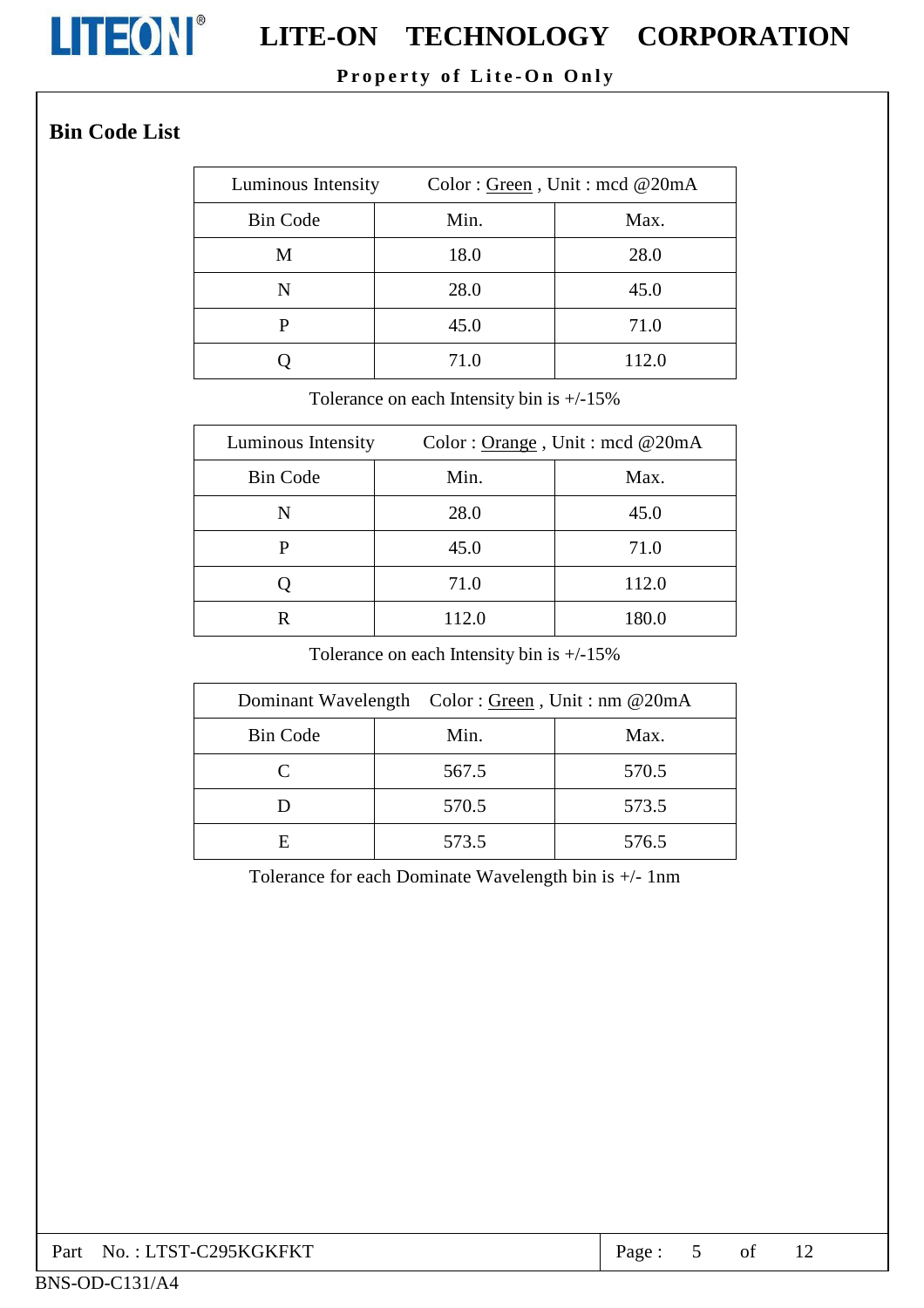

Property of Lite-On Only



BNS-OD-C131/A4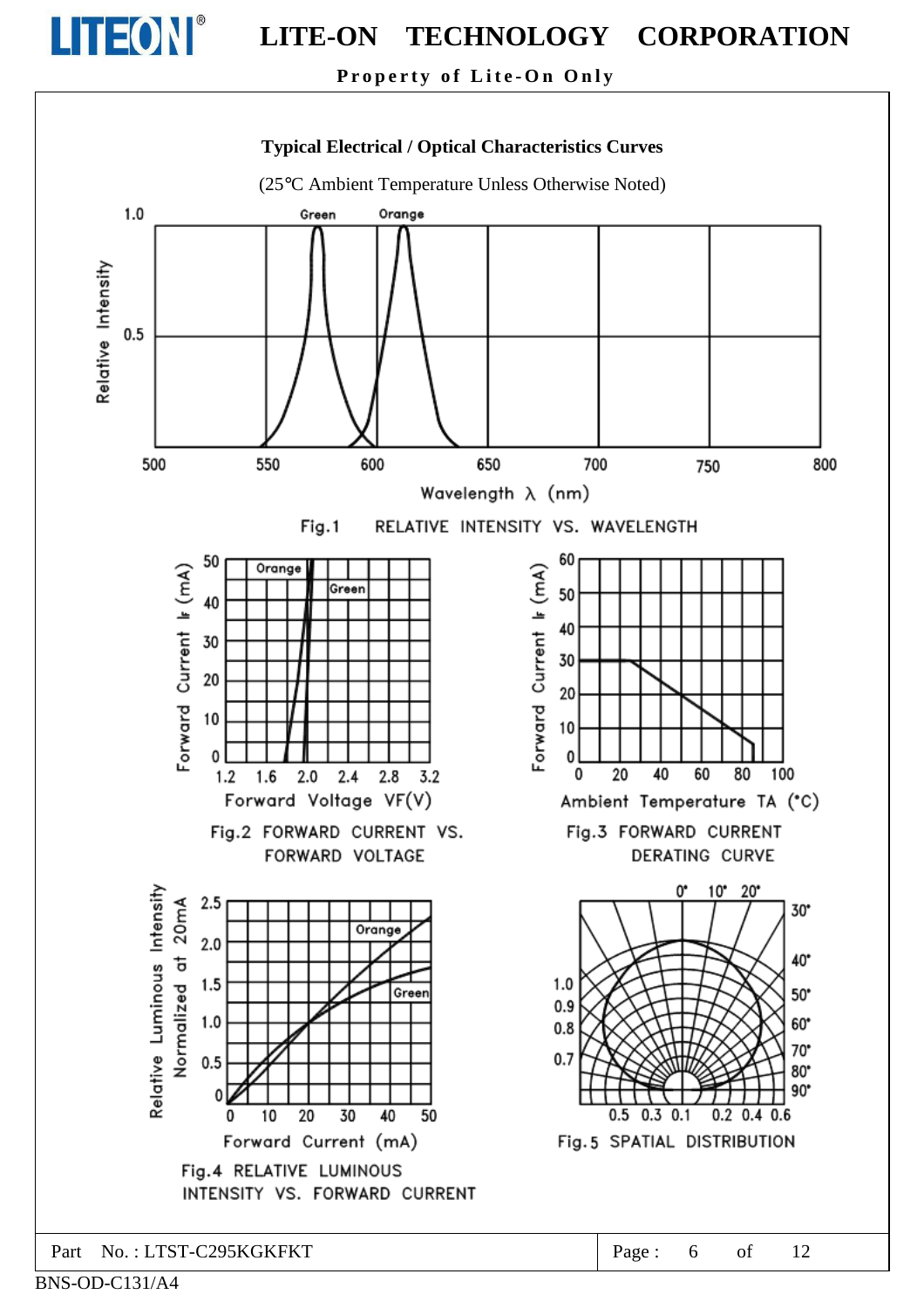

### Property of Lite-On Only

#### **Cleaning**

Do not use unspecified chemical liquid to clean LED they could harm the package.

If clean is necessary, immerse the LED in ethyl alcohol or in isopropyl alcohol at normal temperature for less one minute.

#### **Suggest Soldering Pad Dimensions**



#### **Package Dimensions Of Tape And Reel**



 $\overline{7}$ Part No.: LTST-C295KGKFKT Page:  $\sigma$ f

#### BNS-OD-C131/A4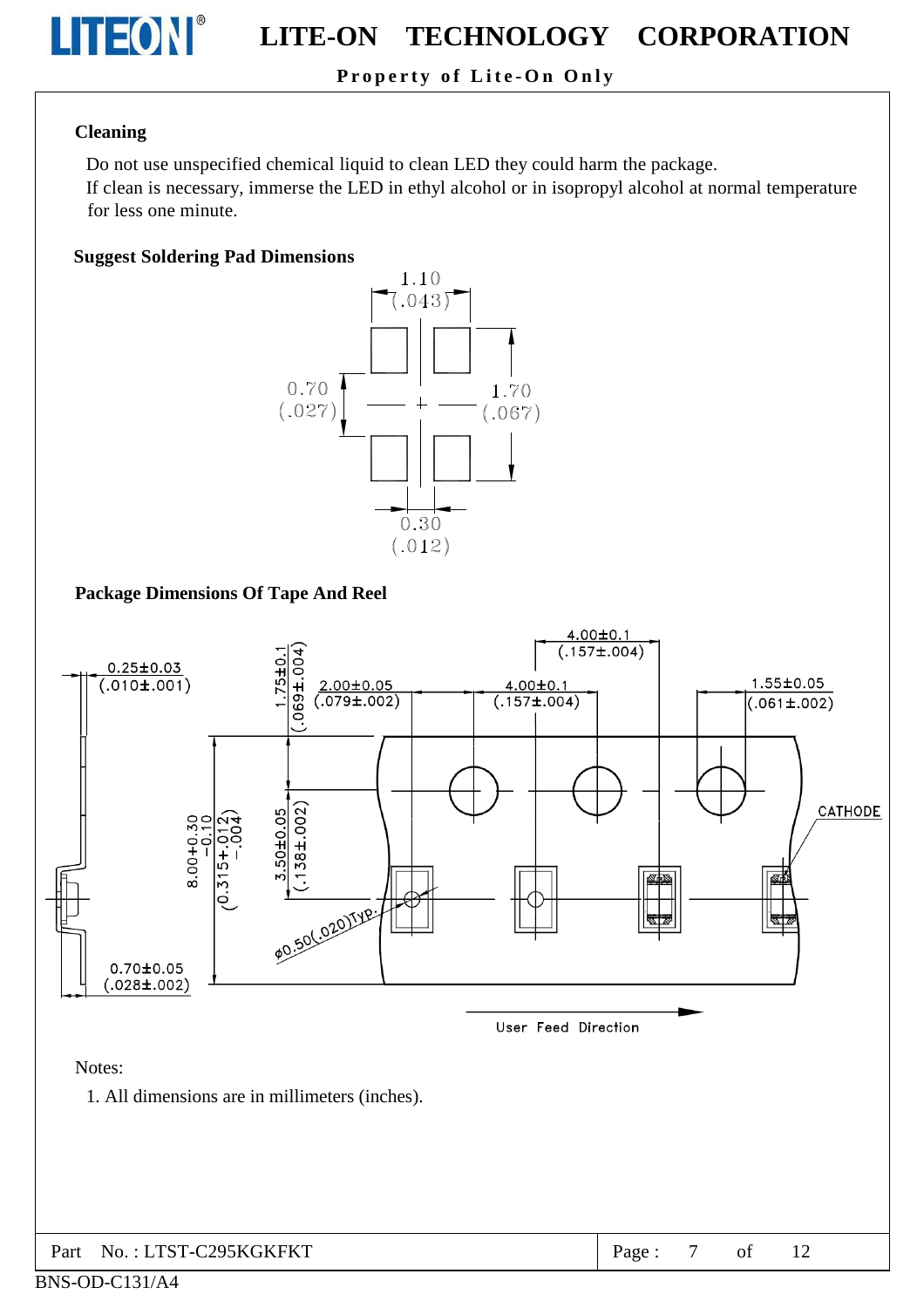

Property of Lite-On Only



#### Notes:

- 1. Empty component pockets sealed with top cover tape.
- 2.7 inch reel-4000 pieces per reel.
- 3. Minimum packing quantity is 500 pcs for remainders.
- 4. The maximum number of consecutive missing lamps is two.
- 5. In accordance with ANSI/EIA 481 specifications.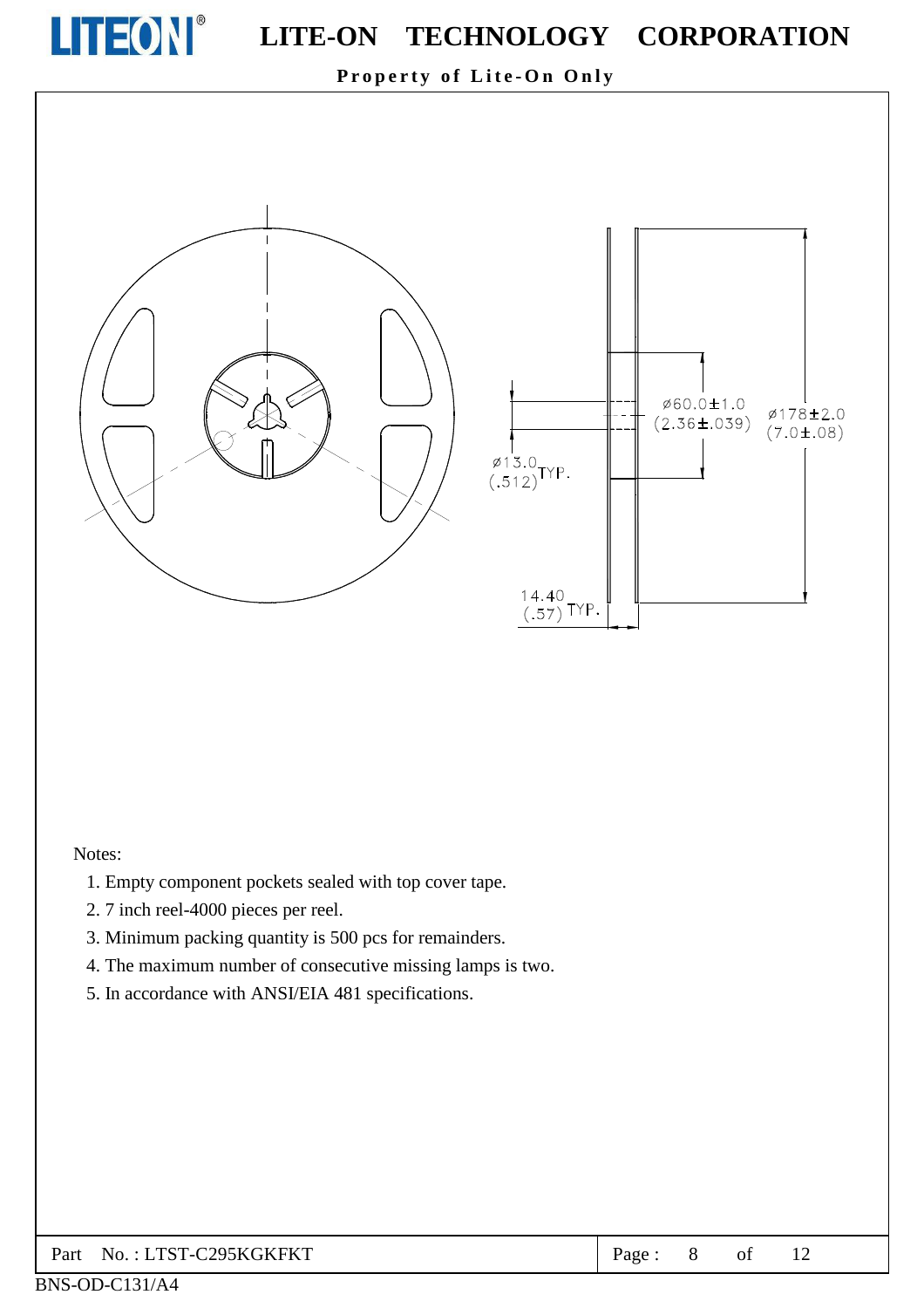

Property of Lite-On Only

## **CAUTIONS**

### 1. Application

The LEDs described here are intended to be used for ordinary electronic equipment (such as office equipment, communication equipment and household applications). Consult Liteon's Sales in advance for information on applications in which exceptional reliability is required, particularly when the failure or malfunction of the LEDs may directly jeopardize life or health (such as in aviation, transportation, traffic control equipment, medical and life support systems and safety devices).

#### 2. Storage

The package is sealed:

The LEDs should be stored at 30 °C or less and 90% RH or less. And the LEDs are limited to use within one year, while the LEDs is packed in moisture-proof package with the desiccants inside. The package is opened:

The storage ambient for the LEDs should not exceed 30°C temperature or 60% relative humidity.

It is recommended that LEDs out of their original packaging are IR-reflowed within one week.

For extended storage out of their original packaging, it is recommended that the LEDs be stored in a sealed container with appropriate desiccant, or in a desiccators with nitrogen ambient.

LEDs stored out of their original packaging for more than a week should be baked at about 60 deg C for at least 20 hours before solder assembly.

### 3. Cleaning

Use alcohol-based cleaning solvents such as isopropyl alcohol to clean the LED if necessary.

#### 4. Soldering

Recommended soldering conditions:

|                  | Reflow soldering              | Soldering iron |                      |  |
|------------------|-------------------------------|----------------|----------------------|--|
| Pre-heat         | $150 - 200$ °C                | Temperature    | $300^{\circ}$ C Max. |  |
| Pre-heat time    | 120 sec. Max.                 | Soldering time | $\beta$ sec. Max.    |  |
| Peak temperature | $260^{\circ}$ C Max.          |                | (one time only)      |  |
| Soldering time   | 10 sec. Max. (Max. two times) |                |                      |  |

#### **Soldering notes:**

Because different board designs use different number and types of devices, solder pastes, reflow ovens, and circuit boards, no single temperature profile works for all possible combinations.

However, you can successfully mount your packages to the PCB by following the proper guidelines and PCB-specific characterization.

LITE-ON Runs both component-level verification using in-house KYRAMX98 reflow chambers and board-level assembly.

The results of this testing are verified through post-reflow reliability testing.

Profiles used at LITE-ON are based on JEDEC standards to ensure that all packages can be successfully and reliably surface mounted.

Figure on page3 shows a sample temperature profile compliant to JEDEC standards.

You can use this example as a generic target to set up your reflow process.

You should adhere to the JEDEC profile limits as well as specifications and recommendations from the solder paste manufacturer to avoid damaging the device and create a reliable solder joint.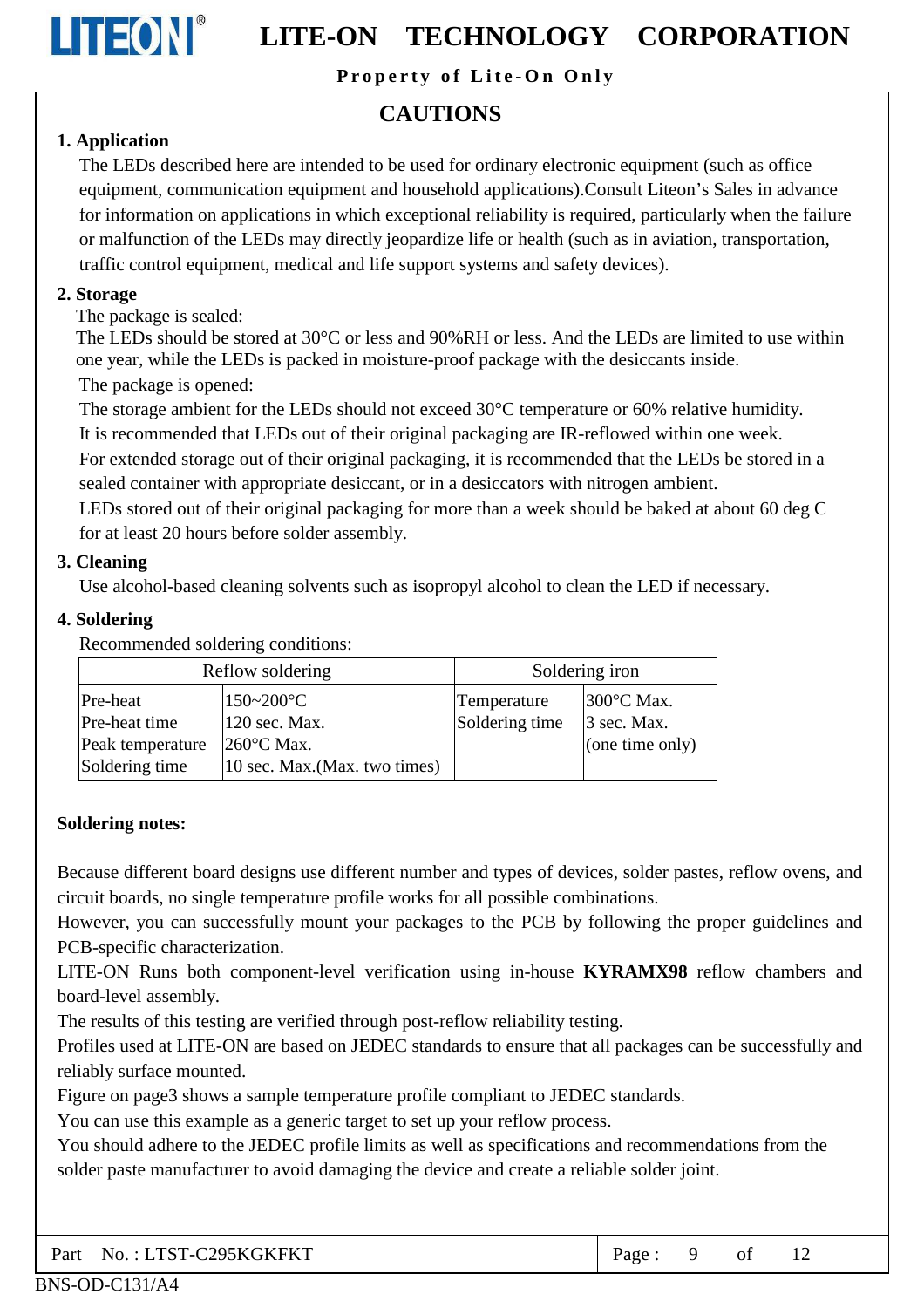### Property of Lite-On Only

### 5. Drive Method

LITEON®

An LED is a current-operated device. In order to ensure intensity uniformity on multiple LEDs connected in parallel in an application, it is recommended that a current limiting resistor be incorporated in the drive circuit, in series with each LED as shown in Circuit A below.



**Circuit model B LED** 



(A) Recommended circuit.

(B) The brightness of each LED might appear different due to the differences in the I-V characteristics of those LEDs

#### 6. ESD (Electrostatic Discharge)

Static Electricity or power surge will damage the LED. Suggestions to prevent ESD damage:

- $\blacksquare$  Use of a conductive wrist band or anti-electrostatic glove when handling these LEDs.
- $\blacksquare$  All devices, equipment, and machinery must be properly grounded.
- Work tables, storage racks, etc. should be properly grounded.
- Use ion blower to neutralize the static charge which might have built up on surface of the LED's plastic lens as a result of friction between LEDs during storage and handling.

ESD-damaged LEDs will exhibit abnormal characteristics such as high reverse leakage current, low forward voltage. or "no lightup" at low currents.

To verify for ESD damage, check for "lightup" and Vf of the suspect LEDs at low currents.

The Vf of "good" LEDs should be  $>2.0V@0.1mA$  for InGaN product and  $>1.4V@0.1mA$  for AlInGaP product.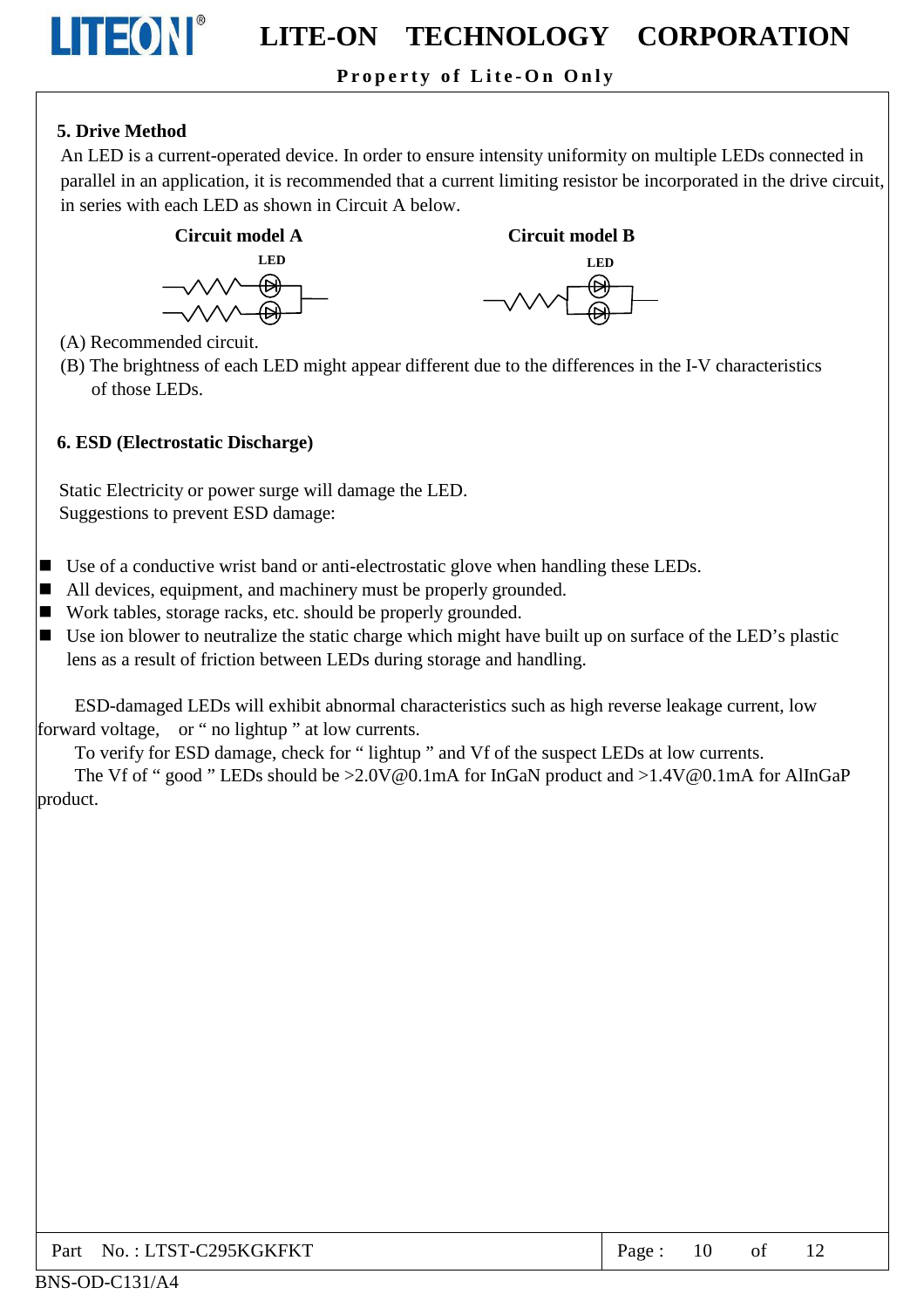

# **LITEON**<sup>®</sup> LITE-ON TECHNOLOGY CORPORATION

### Property of Lite-On Only

| 7. Reliability Test          |                                                            |                                                                                                                                                                                                                                                                       |                                                                                                                           |
|------------------------------|------------------------------------------------------------|-----------------------------------------------------------------------------------------------------------------------------------------------------------------------------------------------------------------------------------------------------------------------|---------------------------------------------------------------------------------------------------------------------------|
| Classification               | <b>Test Item</b>                                           | <b>Test Condition</b>                                                                                                                                                                                                                                                 | <b>Reference Standard</b>                                                                                                 |
| Endurance<br>Test            | <b>Operation Life</b>                                      | Ta= Under Room Temperature As Per Data Sheet<br><b>Maximum Rating</b><br>*Test Time= 1000HRS (-24HRS,+72HRS)                                                                                                                                                          | MIL-STD-750D:1026 (1995)<br>MIL-STD-883D:1005 (1991)<br>JIS C 7021:B-1 (1982)                                             |
|                              | <b>High Temperature</b><br><b>High Humidity</b><br>Storage | IR-Reflow In-Board, 2 Times<br>Ta= $65\pm5^{\circ}$ C, RH= $90\sim95\%$<br>*Test Time= 240HRS±2HRS                                                                                                                                                                    | MIL-STD-202F:103B(1980)<br>JIS C 7021:B-11(1982)                                                                          |
|                              | <b>High Temperature</b><br>Storage                         | Ta= $105 \pm 5^{\circ}$ C<br>*Test Time= 1000HRS (-24HRS,+72HRS)                                                                                                                                                                                                      | MIL-STD-883D:1008 (1991)<br>JIS C 7021:B-10 (1982)                                                                        |
|                              | Low Temperature<br>Storage                                 | Ta= $-55\pm5^{\circ}$ C<br>*Test Time=1000HRS (-24HRS,+72H RS)                                                                                                                                                                                                        | JIS C 7021:B-12 (1982)                                                                                                    |
| Environmental<br><b>Test</b> | Temperature<br>Cycling                                     | $105^{\circ}$ C ~ 25°C ~ -55°C ~ 25°C<br>30mins 5mins<br>30mins 5mins<br>10 Cycles                                                                                                                                                                                    | MIL-STD-202F:107D (1980)<br>MIL-STD-750D:1051(1995)<br>MIL-STD-883D:1010 (1991)<br>JIS C 7021:A-4(1982)                   |
|                              | Thermal<br><b>Shock</b>                                    | IR-Reflow In-Board, 2 Times<br>$85 \pm 5^{\circ}$ C ~ -40 $^{\circ}$ C $\pm 5^{\circ}$ C<br>10mins<br>10mins 10 Cycles                                                                                                                                                | MIL-STD-202F:107D(1980)<br>MIL-STD-750D:1051(1995)<br>MIL-STD-883D:1011 (1991)                                            |
|                              | Solder<br>Resistance                                       | T.sol= $260 \pm 5^{\circ}$ C<br>Dwell Time= $10 \pm 1$ secs                                                                                                                                                                                                           | MIL-STD-202F:210A(1980)<br>MIL-STD-750D:2031(1995)<br>JIS C 7021:A-1(1982)                                                |
|                              | IR-Reflow<br>Pb Free Process                               | Ramp-up rate(217°C to Peak) +3°C/ second max<br>Temp. maintain above 217°C 60-150 seconds<br>Peak temperature range $260^{\circ}C + 0/5^{\circ}C$<br>Time within 5°C of actual Peak Temperature (tp)<br>$10 - 30$ seconds<br>Ramp-down rate $+6^{\circ}$ C/second max | MIL-STD-750D:2031.2<br>J-STD-020D                                                                                         |
|                              | Solderability                                              | T.sol= $235 \pm 5^{\circ}$ C<br>Immersion time $2\pm0.5$ sec<br>Immersion rate 25±2.5 mm/sec<br>Coverage $\geq$ 95% of the dipped surface                                                                                                                             | MIL-STD-202F:208D(1980)<br>MIL-STD-750D:2026(1995)<br>MIL-STD-883D:2003(1991)<br>IEC 68 Part 2-20<br>JIS C 7021:A-2(1982) |

#### 8. Others

The appearance and specifications of the product may be modified for improvement without prior notice.

| Part No.: LTST-C295KGKFKT | Page: $11$ |  |  |  |  |
|---------------------------|------------|--|--|--|--|
|---------------------------|------------|--|--|--|--|